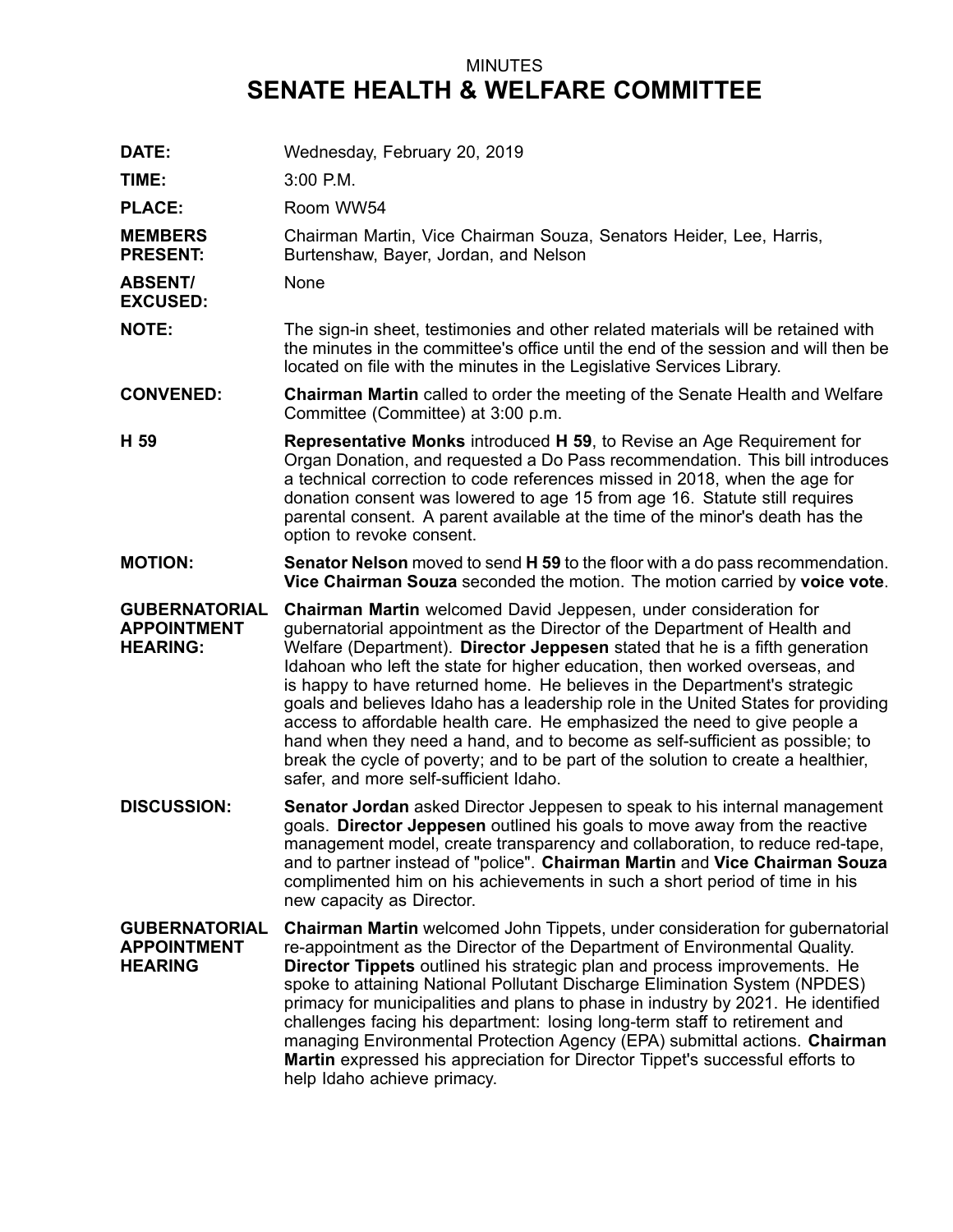**S 1129 Tyrel Stevenson**, Attorney and Legislative Director, Coeur d'Alene Tribe, presented **S 1129**, to provide for Dental Health Aide Therapists (DHATs), and requested <sup>a</sup> Do Pass recommendation. This bill represents significant rework of **S 1062** that was held by the sponsor prior to committee action and Mr. Stevenson believes it is <sup>a</sup> good compromise. **Mr. Stevenson** outlined the changes to the bill as follows: page 3 restricts the scope of practice for dental therapy to tribal reservations with the exception of tribal boundary border communities; page 6 requires that <sup>a</sup> dental therapist graduate from an American Dental Association (ADA) accredited program; page 12 sets <sup>a</sup> limit to the number of dental therapists under the supervision of one dentist to three DHATs.

- **DISCUSSION: Vice Chairman Souza** welcomed the work that went into this compromise and asked for assistance in finding language in the bill that addresses the scope of practice. **Mr. Stevenson** referred her to page 2, line 12, that states the Board of Dentistry will enter into negotiated rulemaking to establish the scope of practice. **Senator Harris** inquired where in Idaho DHATs might practice besides Plummer. **Mr. Stevenson** replied they would practice within the tribal boundaries for each of the five tribal areas and their boundary communities. Discussion ensued regarding the complicated overlap between the Indian Health Service (IHS) and the Public Health Service (PHS). The IHS sets up clinics working with commissioned officers from the PHS. Tribes can contract for services with federal agencies. Practitioners must hire staff working for the IHS, or directly contracted by the tribe. **Senator Harris** inquired where accredited programs are located. **Mr. Stevenson** stated that there is currently only one program in the United States, in Alaska. That program has applied for, and is awaiting, accreditation.
- **TESTIMONY: Dr. Rachel Hogan,** Doctor of Dental Surgery (DDS), spoke in favor of the bill. Dr. Hogan practices in Northwest Washington and employs <sup>a</sup> DHAT that was trained in Alaska. She has been in practice for 17 years and travelled to Alaska to observe and assess their program. She stated she was once <sup>a</sup> skeptic, but is now an advocate for DHATs. The addition of a DHAT makes for a more robust dental team, decreases patient wait times, increases patient load, and brings <sup>a</sup> component of cultural competency and access.

**Rochelle Ferry**, DHAT, graduated from the program in New Zealand and spoke in favor of the bill. Ms. Ferry grew up in rural Alaska where women had <sup>a</sup> cultural habit of smiling with their hands over their mouths to hide dental decay. There is <sup>a</sup> much higher rate of decay on reservations. At age 16, Ms. Ferry had her two front teeth knocked out and that injury motivated her to pursue training and improve care. DHATs relieve workload on the dentist for routine care by performing fluoride applications, x-rays, and simple fillings, thus allowing the dentist to spend time on crowns and other more complicated procedures. Ms. Ferry was <sup>a</sup> DHAT for <sup>a</sup> village reporting to <sup>a</sup> dentist who made periodic trips to the village as needed. **Senator Jordan** inquired how Ms. Ferry's presence in the village increased dental health awareness. **Ms. Ferry** described home visits to elders accompanied by <sup>a</sup> registered nurse where she encountered <sup>a</sup> lot of fear and was able to persuade elders to come into the dental clinic for care.

**Dr. Taylor Wilkens**, DDS, Dental Director, Plummer Marimn Tribal Clinic, spoke in favor of the bill. He veled to Alaska to assess their DHAT program and was very impressed by what he found, stating it is similar to his own dental school experience. **Dr. Wilkens** reported that the dental therapy student working in the Plummer clinic is well-connected to the community. Dental therapists allow upper-end scope of practice for dental hygienists and dentists.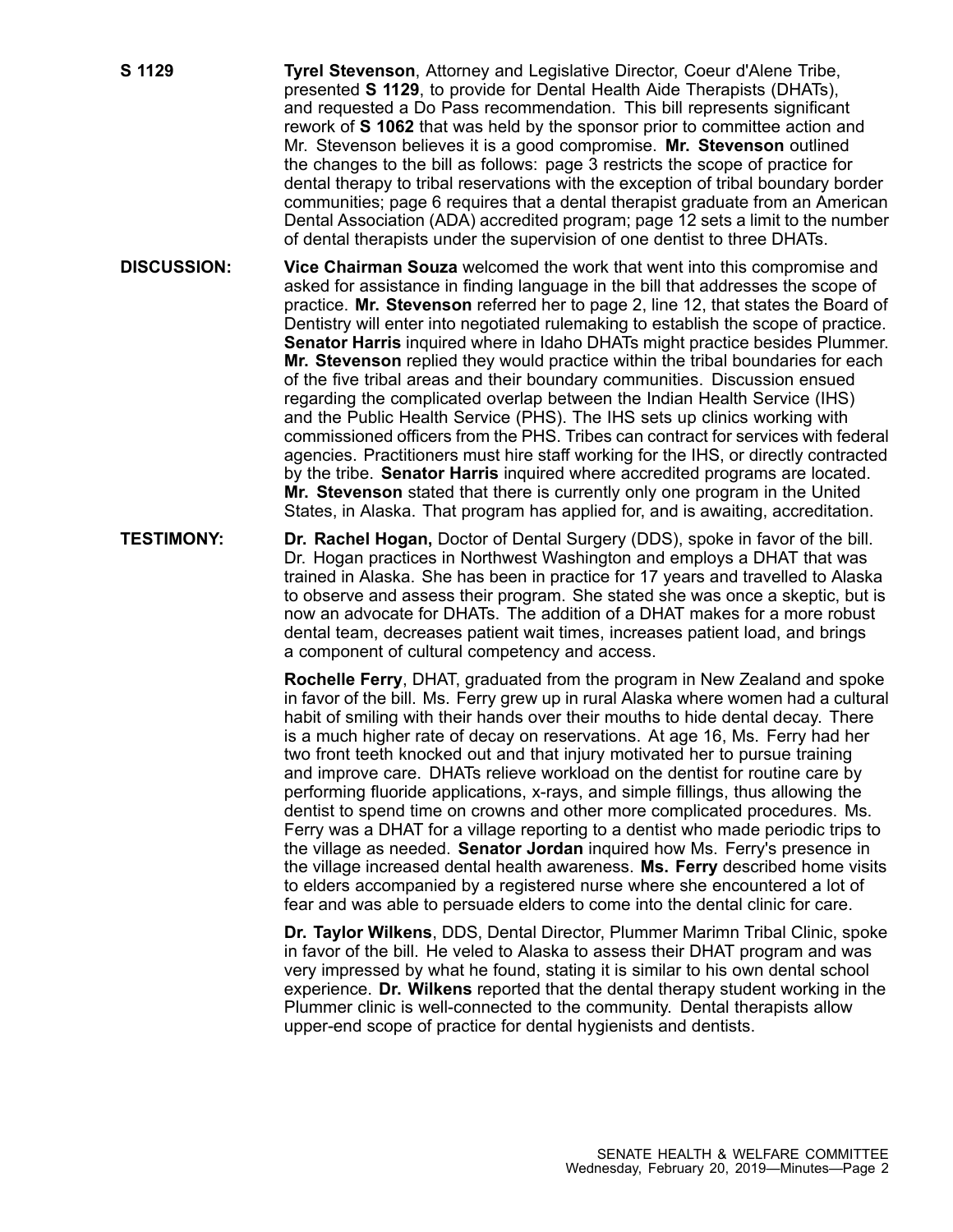**Michael McGrane** spoke in opposition to the bill, on behalf of the Idaho Dental Hygienists Association. Mr. McGrane discussed differences in education levels for <sup>a</sup> hygienist versus <sup>a</sup> DHAT, suggesting that hygienist academic requirements are more rigorous. **Vice Chairman Souza** queried if Mr. McGrane would support this new position in the future with additional education requirements. **Mr. McGrane** answered in the affirmative, noting <sup>a</sup> national trend for this emerging practice. **Chairman Martin** inquired if having the practice limited to reservations provided any comfort level. **Mr. McGrane** replied it does not, adding that he feels that it sets <sup>a</sup> bad precedent: if <sup>a</sup> practice is acceptable for <sup>a</sup> tribal population, it should be applied to everyone.

**Dr. Steve Bruce**, Doctor of Medicine in Dentistry (DMD), Legislative Liaison, spoke in opposition to the bill on behalf of the Idaho State Dental Association (ISDA). The ISDA opposes creation of <sup>a</sup> new mid-level practitioner, stating the current workforce model works well and the new level poses <sup>a</sup> risk to quality of care. Dentists receive 8 to 12 years of post-secondary training. The ISDA supports the changes made to this new bill, while still opposing creation of <sup>a</sup> new position. The ISDA respects tribes as sovereign, and is therefore neutral.

**Michele Watkins**, Dental Hygienist, Wood River, American Dental Hygienists Association (ADHA) member, spoke in opposition to the bill. The ADHA was not included in negotiations and had requested to be. **Ms. Watkins** stated that hygienists are the true mid-level dental practitioners and they want to see the same level of care for all Idahoans regardless of tribal affiliation.

**Suzanne Jameson**, <sup>a</sup> twenty-year practicing hygienist and member, Idaho Dental Hygienists Association, spoke in opposition to the bill. **Ms. Johnson** listed complex medical conditions that hygienists encounter and noted that the hygienist academic curriculum includes head and neck anatomy coursework. She went on to report that half of the population suffers periodontal disease and the hygienist practice model focuses on prevention, not extraction. The standard of care should be equal for all Idahoans.

**Dr. Wayne Spector**, DMD, testified in opposition to this bill. **Dr. Spector** stated he graduated from dental school in 1976 and headed to Canada where he observed that decay was rampant and the focus was on restoration, not prevention. He expressed <sup>a</sup> desire to see all Idahoans treated at the same level of care, including Medicaid recipients. He recommended putting more funding into prevention and to increase hygienist training instead of creating <sup>a</sup> new mid-level position. **Chairman Martin** inquired if hygienists were widely available. **Dr. Spector** replied that it depended on location.

**Dr. Mark Lambert**, DMD, spoke against the bill, stating that Medicaid reimbursement, not access to care, is at issue. He expressed surprise that the ISDA position on this issue is neutral. He went on to state that comparing Alaska to Idaho was an "apples-to-oranges" comparison and expressed his opinion that negotiated rulemaking should be conducted before this bill becomes law.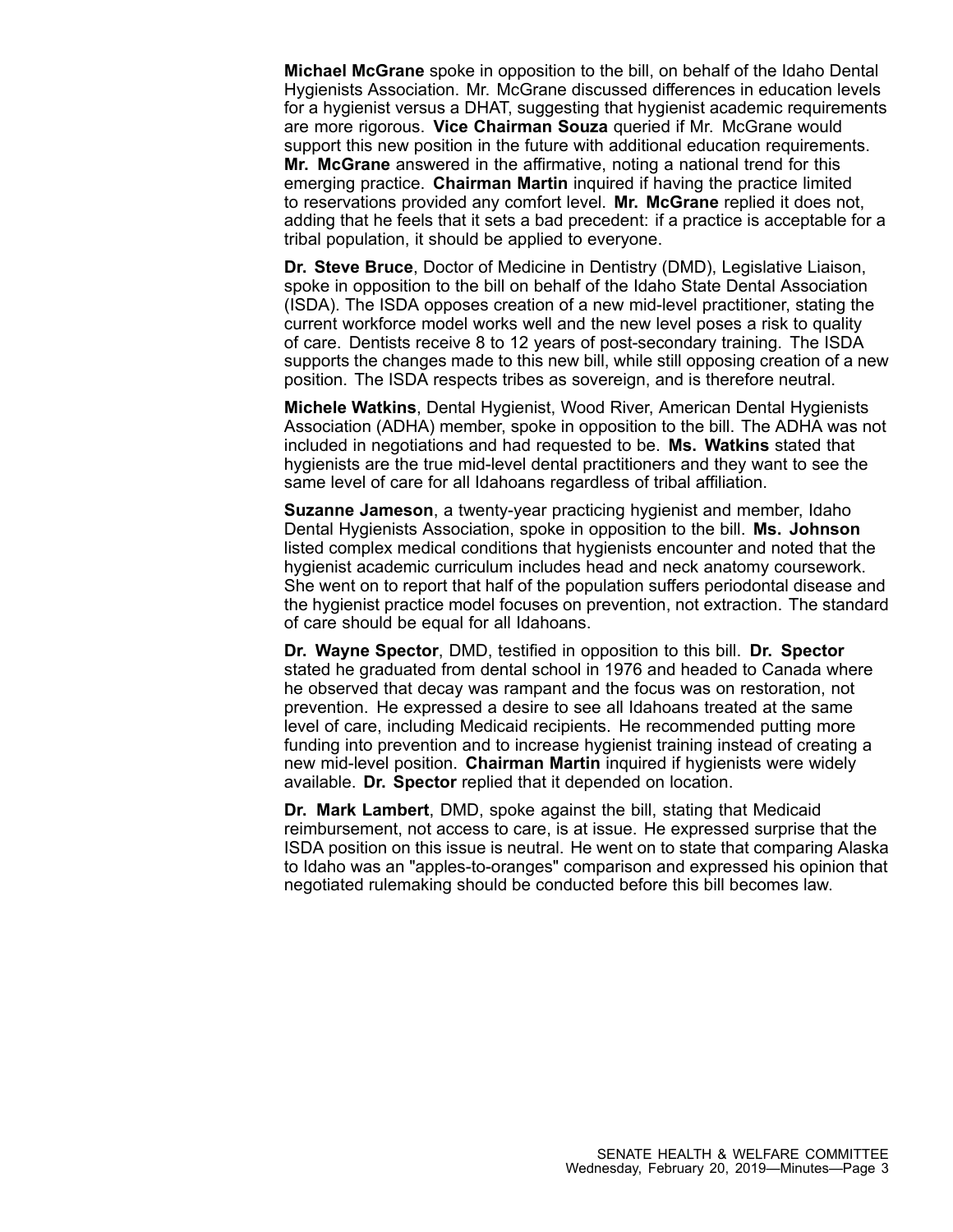**Chantel Eastman**, representing the Nez Perce Tribe, testified in support of the bill. **Ms. Eastman** reported that it is difficult to maintain two dentists in the community, as they are drawn away to more affluent opportunities. There is currently only one dentist serving 4,900 patients. DHATs offer <sup>a</sup> positive impact to the tribal community by bringing qualified professionals who are connected to the community, and with potential for longevity in service. Further, DHATs reduce workload on the dentist in <sup>a</sup> practice, allowing the dentist to focus on more complex needs.

**Dr. Kevin Bauer**, DDS, testified in opposition to the bill and gave <sup>a</sup> history of the advent of DHATs. The position began in 1910 in New Zealand in an effort to ready military recruits for duty. In his opinion, it is <sup>a</sup> third world, socialized medicine model. Most who enter this career path leave after 2 years to pursue hygienist accreditation. In Idaho, <sup>a</sup> dental hygiene degree is still needed.

**DISCUSSION: Senator Heider** reminded Dr. Bauer that the purpose of this bill was to provide more care to tribal populations and asked if he did not see this as <sup>a</sup> step forward for those under-served areas. **Dr. Bauer** responded that, if implemented, it is not likely to succeed. According to Dr. Bauer, Minnesota created <sup>a</sup> dental therapy program that has attracted few students. He went on to report that there is no shortage of hygienists and even the state of Arizona requires the hygienist education model.

> **Mr. Stevenson** reported that this bill uses the Arizona language that Michigan also used and just adopted. This is <sup>a</sup> Commission on Dental Accreditation (CODA) accredited program. A hygienist interested in the program would have <sup>a</sup> head-start in the curriculum. **Senator Burtenshaw** expressed confusion over statements made that there was ISDA collaboration, and that they are neutral, yet do not support it. **Chairman Martin** clarified that the association is neutral, but some members oppose it; as does the Board of Dentistry.

> **Senator Nelson** had <sup>a</sup> question for Dr. Hogan, regarding her testimony that DHATs allow for dentists and hygienists to work at the highest levels for their scope of practice. **Dr. Hogan** explained that DHATs perform simple procedures like exams and cleaning, freeing up time for those other providers.

**Senator Bayer** asked for confirmation of the ratio of patients to dentists for the Marimn Clinic. **Mr. Stevenson** reiterated that there are 4,900 patients to one dentist. **Senator Lee** commented that some of her constituents were surprised to see this legislation. **Mr. Stevenson** responded that the plan was to promulgate <sup>a</sup> rule, but the Attorney General's Office informed him that legislation was necessary. **Senator Bayer** recapped her understanding of the matter: dentists do not welcome Medicaid patients; Medicaid expansion could increase Medicaid patients; there are 4,900 patients under the care of one dentist at the Marimn Clinic; and this new provider level could provide relief to tribal populations. **Senator Harris** cautioned against adding <sup>a</sup> new position to an industry that did not ask for it. **Senator Jordan** acknowledged that this is an opportunity to provide care where this is none; <sup>a</sup> small step, but progress. She also explained that negotiated rulemaking can follow the bill. **Senator Heider**, noting that none of us have to live on <sup>a</sup> reservation, stated that this bill allows the DHAT position to be tried where the need exists. **Vice Chairman Souza** thanked Mr. Stevenson and Elisabeth Criner for their collaborative effort and stated that there is an immediate need for this support. It is <sup>a</sup> good opportunity for the tribal population to receive care within their own culture where there have been trust issues. She assured dentists who testified and expressed concern over statewide implementation that this initiative is limited to tribal lands.

**MOTION: Senator Nelson** moved to send **S 1129** to the floor with <sup>a</sup> do pass recommendation. **Senator Bayer** seconded the motion.